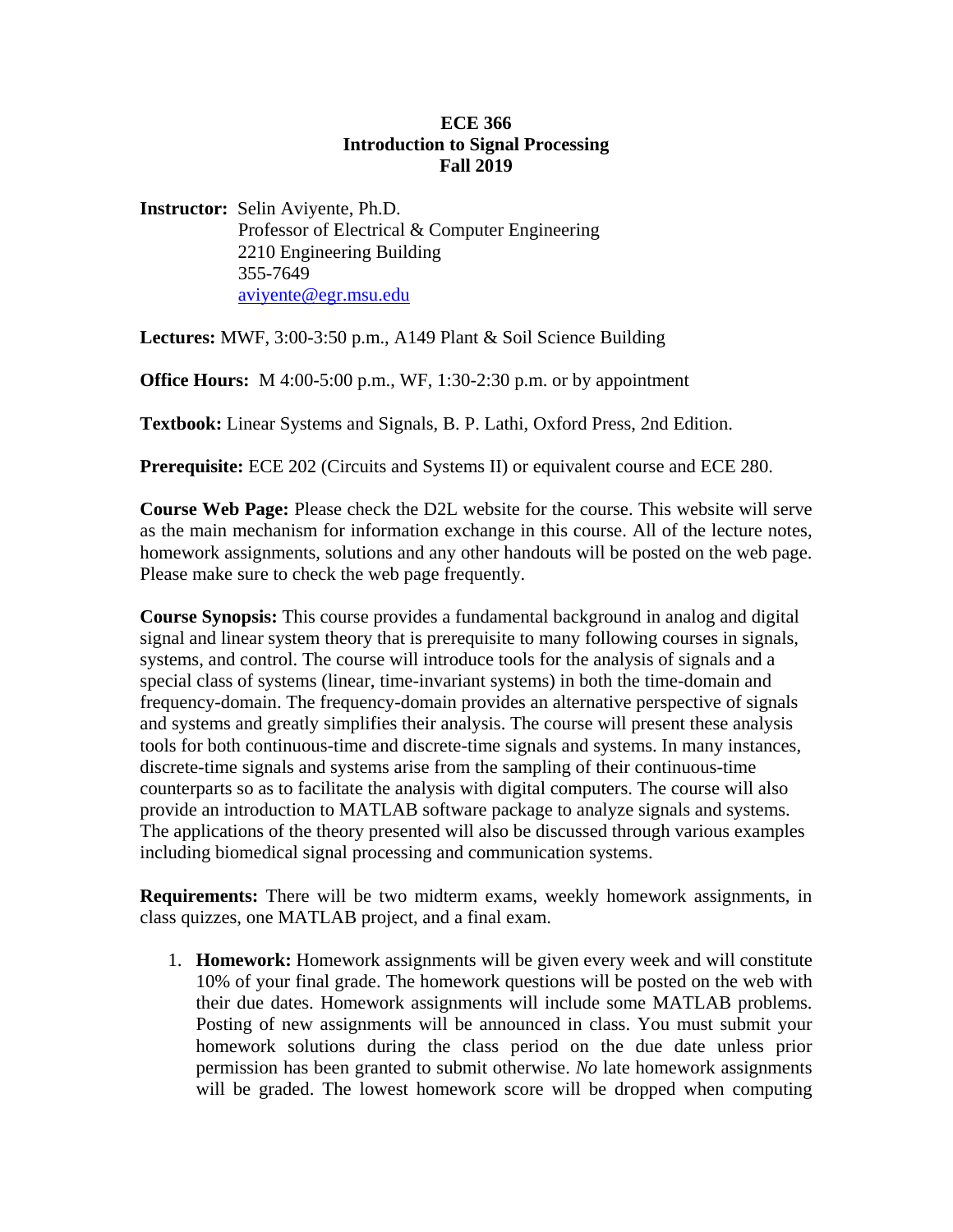your average homework grade. Homework solutions must be original copies in the student's own handwriting. No other submissions will be graded. Solutions must be clear and neatly written to receive credit. Solutions to homework assignments will be posted on the web. A subset of the homework problems will be graded each week.

- **2. Quizzes:** There will be unannounced quizzes throughout the semester. The quizzes will be based on the homework problems. The quizzes will constitute 5% of your final grade. The lowest quiz score will be dropped when computing your average quiz grade.
- 3. **MATLAB Project:** There will be one final project that will require you to use MATLAB. The final project will be done in groups of two and will consist of a project report. This project will be worth 15% of your final grade. More details will be given later in the term.
- 4. **Exams:** There will be two midterm exams (one class period each). The exams will count 40 percent toward your final grade. A makeup exam, which will be *given only in legitimate cases of illness or personal emergency which is documented by a physician or other appropriate official*, will take place during the last week of the semester. This exam will take the place of any missed midterm and will be comprehensive. A student who finds it necessary to miss an exam should contact the professor before the exam to explain the circumstances.

Midterm Exam 1- October 11<sup>th</sup>, 3:00-3:50 p.m. 20% Midterm Exam 2- November 15<sup>th</sup>, 3:00-3:50 p.m. 20% Homework- 10% Quizzes- 5% Final Project- Dec 4<sup>th</sup>, 15% Final Exam- Dec 9<sup>th</sup>, 3:00-5:00 p.m. 30%

Incomplete grades will be given only in unusual cases of illness or other personal emergency which causes the student to miss a significant amount of the course. This grade cannot be given for any other reason. A student who misses the final exam without satisfactory explanation will receive a failing grade in the course according to MSU policy.

**Academic Honesty**: Article 2.3.3 of the Academic Freedom Report states that "The student shares with the faculty the responsibility for maintaining the integrity of scholarship, grades, and professional standards." Therefore, unless authorized by your instructor, you are expected to complete all course assignments, including homework, projects and exams, without assistance from any source. You are expected to develop original work for this course; therefore, you may not submit course work you completed for another course to satisfy the requirements for this course. Also, you are not authorized to use the www.allmsu.com Web site to complete any course work in ECE 366. Students who violate MSU rules may receive a penalty grade, including--but not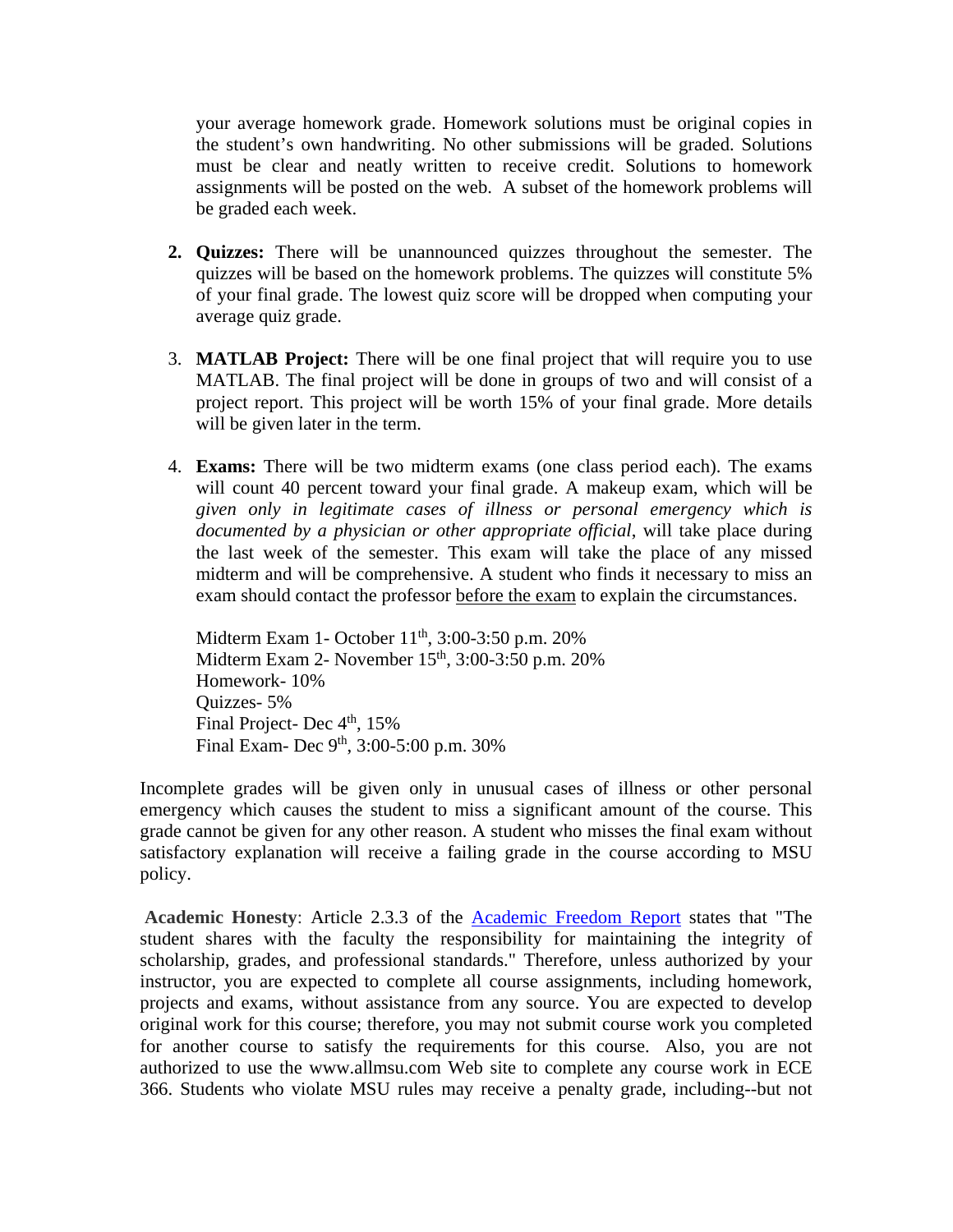limited to--a failing grade on the assignment or in the course. Contact your instructor if you are unsure about the appropriateness of your course work. (See also http://www.msu.edu/unit/ombud/honestylinks.html )

**Accommodations for Students with Disabilities**: Students with disabilities should contact the Resource Center for Persons with Disabilities to establish reasonable accommodations. For an appointment with a disability specialist, call 353-9642 (voice), 355-1293 (TTY), or visit MyProfile.rcpd.msu.edu.

**Drops and Adds:** The last day to add this course is the end of the first week of classes, 9/4/19. The last day to drop this course with a 100 percent refund and no grade reported is 9/23/19. The last day to drop this course with no refund and no grade reported is 10/16/19.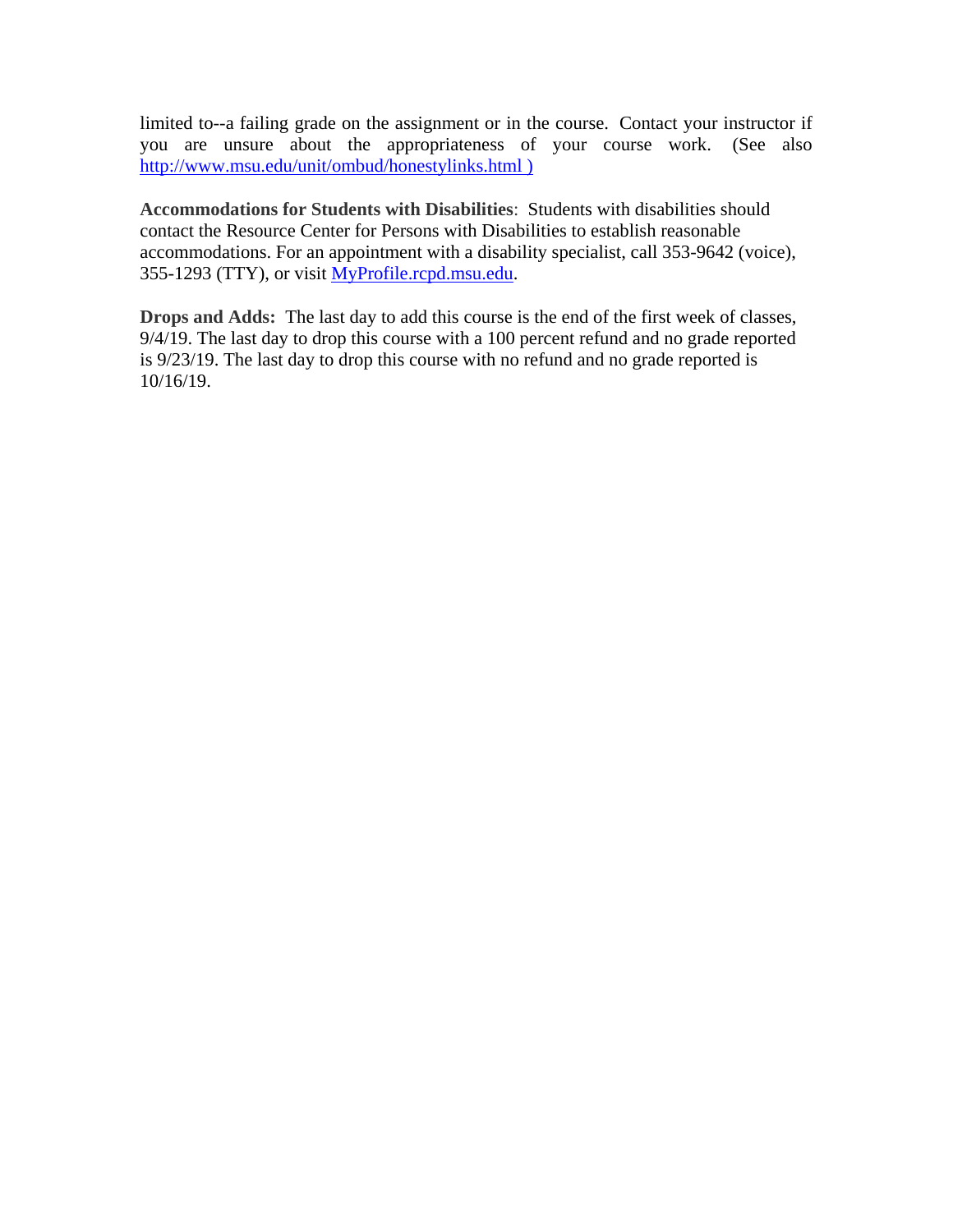#### **Course Outline:**

# **PART 1: CONTINUOUS-TIME (CT) SIGNAL AND SYSTEM ANALYSIS**

- 0. Introduction to the course
- I. Basic CT Signal and System Concepts (Chapter 1)
	- A. Definition of a CT signal
	- B. CT signal properties and operations on signals
		- 1. Periodic vs. Aperiodic
		- 2. Even and Odd Signals
		- 3. Energy and Power Signals
		- 4. Operations on signals
	- C. Special signals
		- 1. Harmonic signals and sinusoids
		- 2. Singularity functions
	- D. Definition of a CT system
	- E. CT system properties

#### II. Time-domain analysis of LTI CT systems (Chapter 2)

- A. Impulse response and the convolution integral
- B. Properties of convolution
- C. System properties in terms of the impulse response
- D. System Response for Complex-Exponential Inputs
- III. Frequency domain analysis of CT signals and LTI systems (Chapters 6 and 7)
	- A. Fourier Series (FS)
		- 1. Trigonometric FS
		- 2. Exponential FS
		- 3. Frequency Spectrum (Line Spectra)
		- 4. Properties of FS
		- 5. System Analysis
	- B. Fourier Transform (FT)
		- 1. Definition
		- 2. Relation to Laplace transform and FS
		- 3. Properties
		- 4. Examples
		- 5. Frequency Spectra
		- 6. Frequency Response of LTI systems
		- 7. Applications of the Fourier Transform (Ideal Filters, Amplitude Modulation)